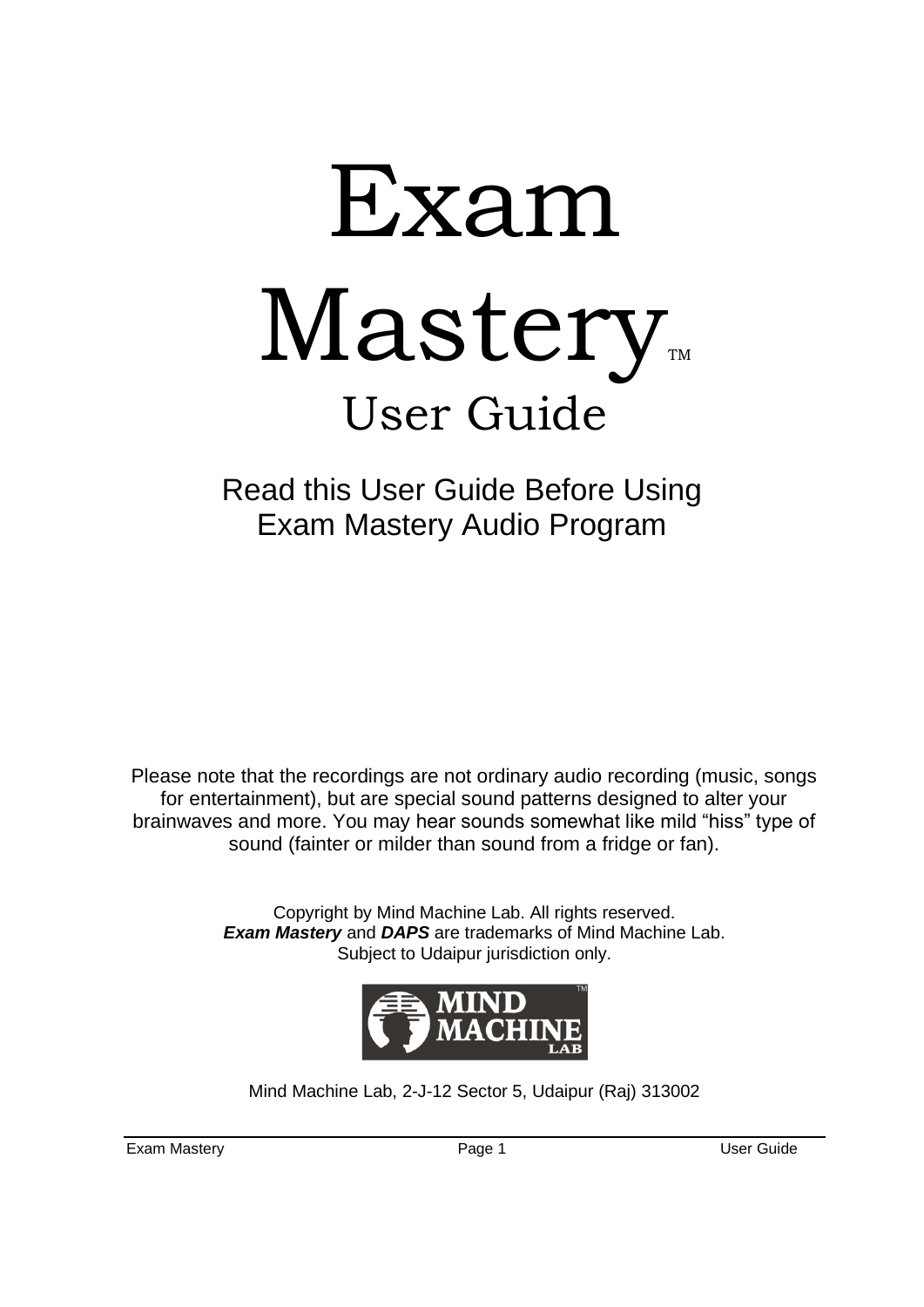### **Welcome**

Hello,

Congratulations on your purchase of the *Exam Mastery.* It is the single best tool or "success multiplier" for students who face exam stress/anxiety and make too many silly mistakes.

For help, please email to rajbapna@gmail.com.

Wishing you mega success. *Raj Bapna*

## **What Do You Get**

You get one mp3 audio file.

## **What is DAPS**

(Dual Auto Peripheral Suggestions)

DAPS technology uses a separate story in each ear at the same time. Hidden within the stories are gentle suggestions for belief change enabling dramatic improvements in your learning & exams success.

Most Programs have DAPS in the beginning. And, the remaining time you hear soft, comforting, relaxing music, sounds of a river flowing and birds chirping, and brainwave entrainment mind technology sounds.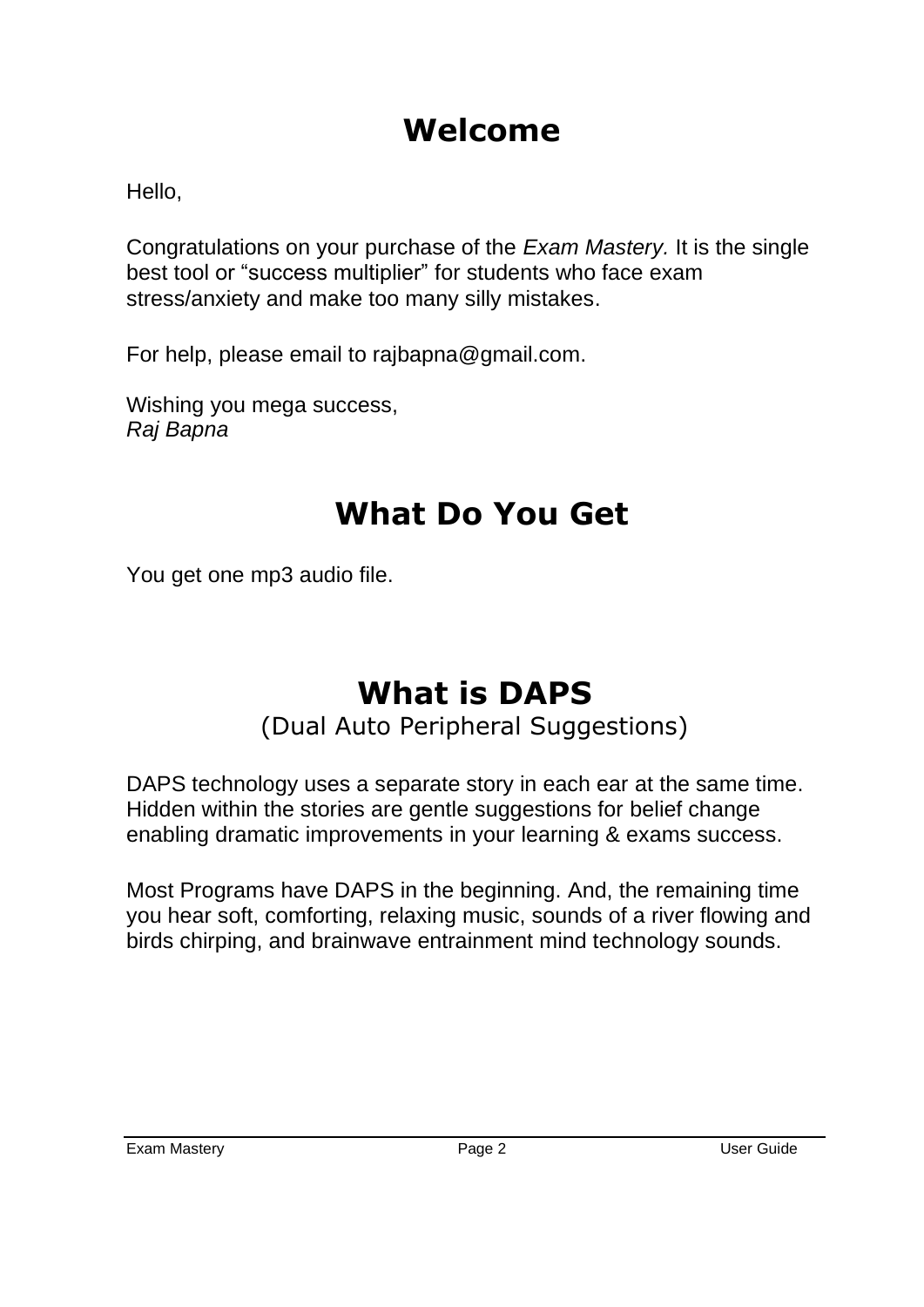# **How to Use It First Time**

If you have just purchased the mind machine, do NOT use it for the first time if less than a week remains for an important exam. Why? Because, it may take a little time for some people to get confident/comfortable to this new way of learning and relaxation.

If possible, switch off the TV and any source of noise including your phones.

For best results, adjust sound volume and light intensity as below:

Keep the volume **low** such that you can hear water flowing (river) or music and understand the stories but not louder/higher volume that necessary.

Don't be concerned about other music/sounds.

#### **The Experience of Using It is So Relaxing, Almost Everyone Fall Asleep Within 7 to 10 Minutes**

Almost everyone falls asleep when using the mind machine. The only exception is the Program "Awake & Energize".

#### **Do Not Have to Focus on Stories / Voice, Just Relax**

On parts of Programs with voice, **you'll hear two stories**, a different story in each ear—you don't have to focus on any story and **don't have focus or try to understand any story**. In fact, it is impossible to understand both the stories simultaneously. So, just relax without trying to do/understand anything.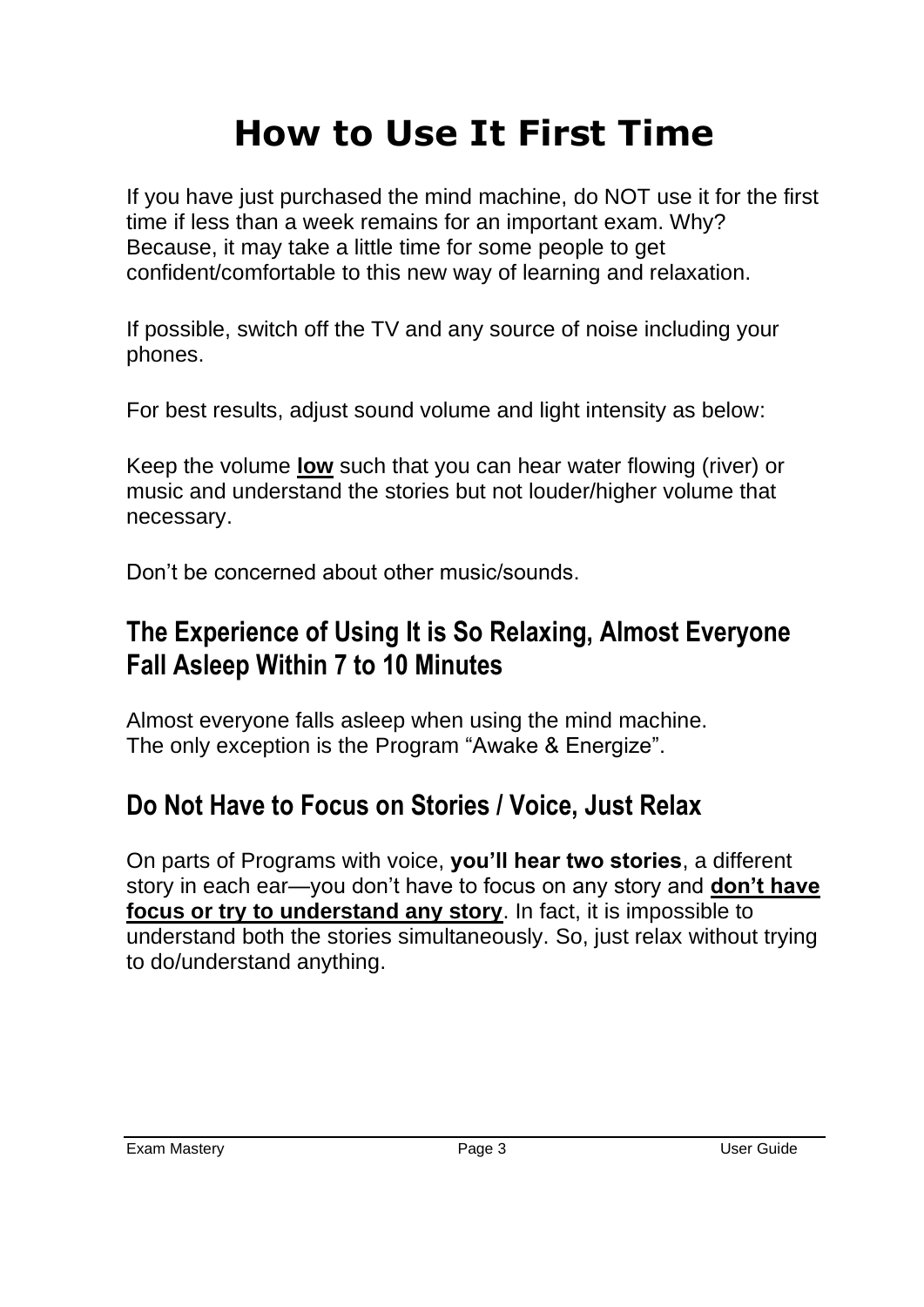#### **"Relax Now"**

On Programs with stories, you hear the phrase "RelaxNow" as part of the stories, which programs your body and mind to instantly enter the state just by telling to yourself "RelaxNow".

Tell yourself "RelaxNow" when sitting in class, just before an interview, or in the exam room and see how well it works for you.

#### **Use It When Going to Sleep at Night**

Use it once at night when going to sleep. You'll naturally go to sleep and that is ok.

Do not use at any other time because you want to use the other time to study and do other work. Using it once when going to sleep is all you need to program your mind for exam mastery.

# **EXAM MASTERY**

It helps you get the most out of your hard work during the exam hours.

It builds empowering beliefs and overcomes limiting beliefs, so you can take exams with speed, accuracy and confidence and without stress or nervousness as well as avoid silly mistakes.